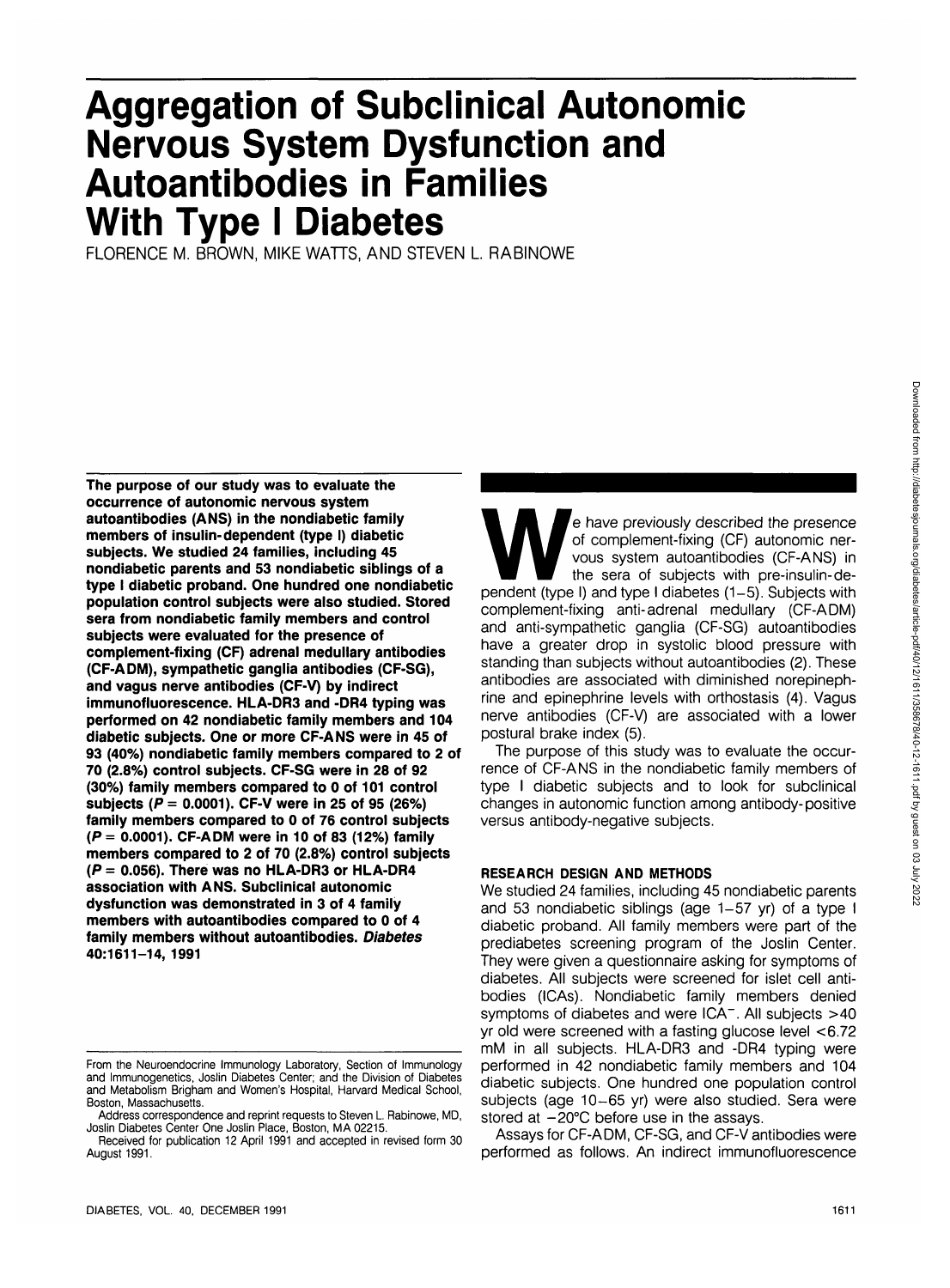

FIG. 1. Prevalence of autonomlc nervous system autoantibodies (ANS) in nondiabetic family members (solid bars) versus control subjects (hatched bars). CF-SG, complement-fixing sympathetic ganglia autoantibodies; CF-V, complement-fixing vagus nerve autoantibodies; CF-ADM, complement-fixing adrenal medullary autoantibodies.

technique was used as previously described (1,2,5). Normal human adrenal gland, rabbit sympathetic ganglia and vagus nerve were used as substrates for the adrenal medullary, sympathetic ganglia, and vagus nerve assays, respectively. Cryostat sections of the appropriate tissue were incubated with sera from nondiabetic family members and control subjects. Fresh human serum was used as a complement source. Fluorescein isothiocyanate anti-human C3C (Calbiochem-Behring, La Jolla, CA) was used as the detecting agent. Coded sections were scored for fluorescence intensity in a blinded fashion as previously described (1,2,5).

HLA-DR3 and -DR4 typing was performed in the laboratory of C. Alper (Center for Blood Research, Harvard Medical School, Boston, MA) with a microlymphocytoxicity assay (6).

Cardiovascular autonomic function was measured in eight family members (4 CF-ANS<sup>+</sup> and 4 CF-ANS<sup>-</sup>) > 30 yr old. Mean age for both the antibody-positive and antibody-negative groups was 46 yr. The Valsalva index was calculated after blowing into a sphygmomanometer for 20 s while maintaining a constant pressure of 40 mmHg. The test was repeated twice. The mean circular resultant (MCR) was calculated from a paced breathing maneuver of 25 10-s cycles. The MCR is a vector analysis of the R-R variation with deep breathing. It bears less relationship to the underlying basal heart rate than does the expiration-inspiration (E/l) ratio (7). Valsalva index and MCR results were compared with agematched normative data. Valsalva index was not obtained in one patient. Subjects were considered to have subclinical autonomic dysfunction if either the Valsalva index or MCR were abnormal.

Statistical analysis was conducted with Pearson's  $x^2$ test and Student's t test.

## **RESULTS**

One or more CF-ANS were in 45 of 93 (40%) nondiabetic family members compared to 2 of 70 (2.8%) control subjects  $(P = 0.0001)$  (Fig. 1). CF-SG were in 28 of 92



FIG. 2. Autonomic autoantibodies versus DR type. Crosshatched bars, ANS<sup>+</sup>; open bars, ANS<sup>-</sup>.

(30%) family members compared to 0 of 101 control subjects ( $P = 0.0001$ ). CF-V were in 25 of 95 (26%) family members compared to 0 of 76 control subjects ( $P =$ 0.0001). CF-ADM were in 10 of 83 (12%) family members compared to 2 of 70 (2.8%) control subjects ( $P = 0.056$ ).

HLA-DR3 and -DR4 typing were performed in 42 nondiabetic family members and 104 diabetic subjects. There was no HLA-DR3 or -DR4 association with CF-ANS (Fig. 2). We were unable to demonstrate an HLA-DR3 or -DR4 association for CF-SG, CF-V, or CF-ADM when analyzed separately. There was a trend toward a negative HLA-DR3 association with CF-ADM.

Cardiovascular autonomic function was evaluated in nondiabetic family members >30 yr old. Four subjects were positive for one or more CF-ANS, and four subjects were CF-ANS". The mean Valsalva index was 1.21 for the antibody-positive group and 1.84 for the antibodynegative group  $(P < 0.04)$ . Two antibody-positive subjects had frankly abnormal values for their ages (Fig. 3). The mean MCR for the antibody-negative group was 50. The mean MCR for the antibody-positive group was 39. The difference between groups did not achieve statistical significance with a few subjects. However, one antibodypositive subject had an abnormal MCR (Fig. 4). An abnormality in cardiovascular autonomic function as de-



FIG. 3. Valsalva index in nondiabetic family members  $>$  30 yr old.  $\bullet$ Subjects with autonomic nervous system autoantibodies (ANS Ab); A, subjects without ANS Ab. Two Ab<sup>+</sup> subjects had frankly abnormal values for their age (O).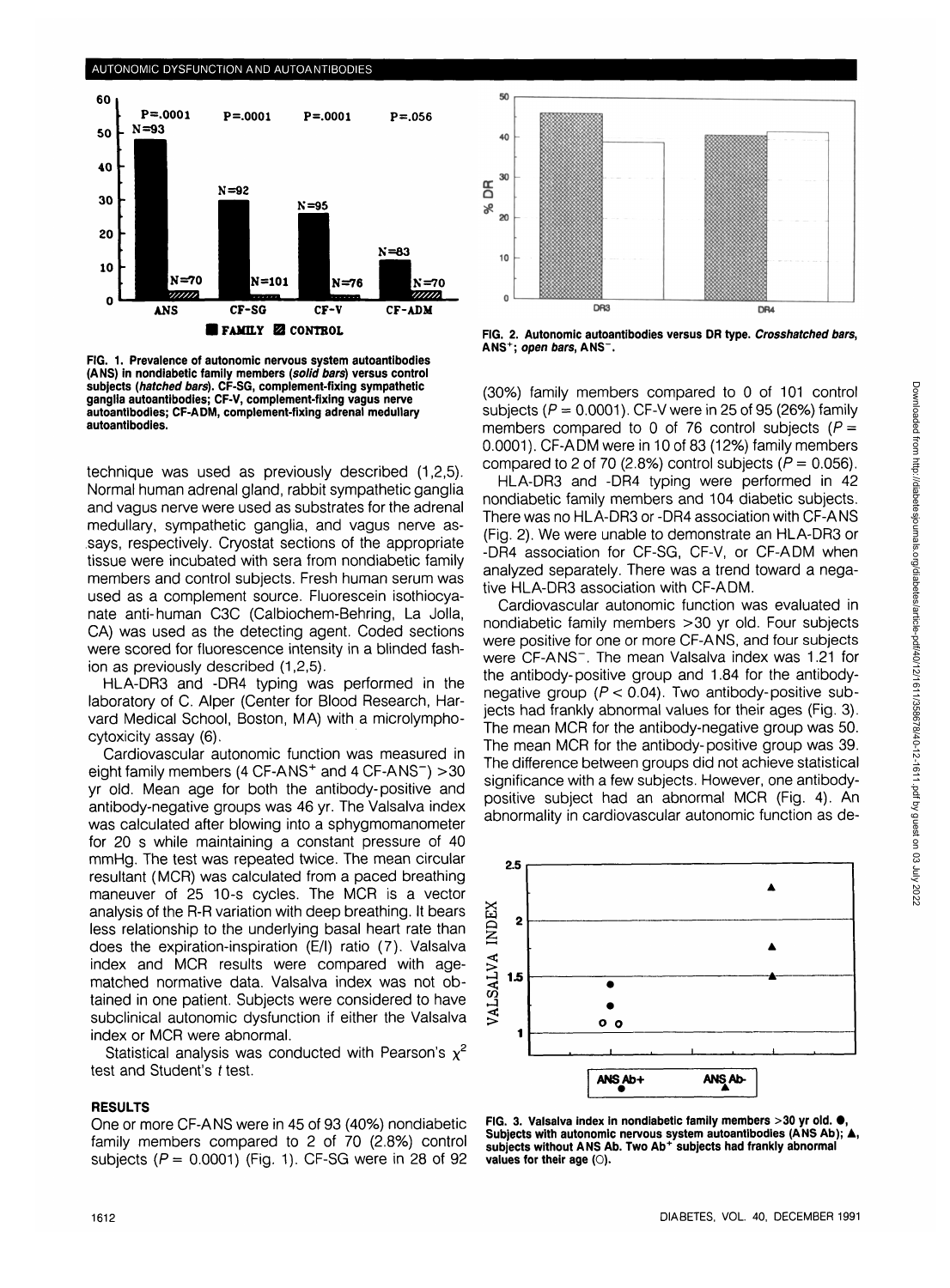

**FIG. 4. Mean circular resultant (MCR) in nondiabetic family members >30 yr old. • , Subjects with autonomic nervous system autoantibodies (ANS Ab); A, subjects without ANS Ab. One Ab<sup>+</sup>** subject had an abnormal value (O).

fined by either abnormal Valsalva index or MCR occurred in three of four antibody-positive subjects compared with zero of four antibody-negative subjects ( $P = 0.14$  by Fisher's exact test).

## **DISCUSSION**

We have demonstrated ANS autoantibodies in nondiabetic family members of type I diabetic patients. The antibodies have been described previously in pre-type I diabetes when subjects are still euglycemic (1,2). The data suggest that there is a familial aggregation of ANS. The presence of these antibodies is not associated with HLA-DR3 or -DR4, the haplotypes associated with the development of type I diabetes. Subclinical autonomic nervous system dysfunction is also found in nondiabetic subjects with these antibodies. Our study evaluated two generations of family members including parents and siblings of a type I diabetic proband. Large multigenerational kindreds are needed to determine whether the autonomic defects are inherited in a recognizable pattern.

The concept of inherited neuropathies is not new (8,9). Hereditary motor and sensory neuropathies (HMSN) are heterogeneous disorders (10). HMSN 1 and 2 may display autosomal-dominant and autosomal-recessive inheritance. Within families, phenotypic expression of the dominantly inherited disorders is highly variable, with differences noted in both age of onset and severity. In different families, linkage of HMSN has been demonstrated to the Duffy blood group on chromosome 1 (11,12) and to the pericentromeric region of chromosome 17 (13,14). Chronic relapsing inflammatory polyneuropathy is a steroid-responsive chronic progressive form of Guillian-Barré syndrome that may be linked to HLA-A1, -B8, and -DW3 (15,16). This disease may affect the autonomic, motor, and sensory portions of the nervous system. Dyck et al. (17) reported that some patients with HMSN exhibit a clinical course similar to chronic relapsing inflammatory polyneuropathy. These studies thus suggest a genetic susceptibility to inflammatory demyelination in families with HMSN (17).

The existence of an inherited tendency toward other diabetic complications is debated. Increased capillary basement membrane thickening has been noted in nondiabetic first-degree relatives of diabetic patients (18). An HLA association for capillary basement membrane thickening has been suggested by one study (19). Some studies support an association between HLA and retinopathy, although this is controversial (20,21).

We hypothesize that there is an underlying genetic predisposition toward the development of autonomic neuropathy in the families of subjects with type I diabetes. This may be an immunologic process directed against nerve tissues. Environmental and metabolic factors such as hyperglycemia or neurotoxins might accelerate the pathological process. Prospective follow-up of nondiabetic relatives with subclinical autonomic dysfunction is necessary to determine whether there is progression to overt autonomic dysfunction in a euglycemic setting. Evaluation of large multigenerational kindreds for linkage analysis of autonomic defects to the Duffy blood group on chromosome 1 and to the pericentromeric region of chromosome 17 should also be performed.

## **ACKNOWLEDGMENTS**

This work was supported by National Institutes of Health (NIH) Grant 1-RO1 -AI-3097-01 to S.L.R. and by the Adler Foundation. Statistical analyses were performed with the Clinfo system of Brigham and Women's Hospital, which was supported by NIH Grant MO1-RR-02635-06 from the Division of Research Resources. F.M.B. was supported by a Mary K. lacocca Fellowship Award.

We gratefully thank the laboratory of Dr. Chester Alper at the Center for Blood Research for performing HLA-DR3 and -DR4 typing and Alicia O'Keeffe for secretarial assistance.

#### **REFERENCES**

- 1. Brown FM, Kamalesh M, Sesh Adri MN, Rabinowe SL: Anti-adrenal medullary antibodies in IDDM subjects and subjects at high risk of developing IDDM. Diabetes Care 11:30-33, 1988
- 2. Rabinowe SL, Brown FM, Watts M, Kadrofske MM, Vinik Al: Antisympathetic ganglia antibodies and postural blood pressure in IDDM subjects of varying duration and patients at high risk of developing IDDM. Diabetes Care 12:1-6,1989
- 3. Brown FM, Vinik Al, Ganda OP, Adri MNS, Rabinowe SL: Different effects of prevalence on anti-adrenal medullary and pancreatic islet cell antibodies in type I diabetes mellitus. Horm Metab Res 21:434-37, 1989
- 4. Brown FM, Brink SJ, Freeman R, Rabinowe SL: Anti-sympathetic nervous system autoantibodies: diminished catecholamines with orthostasis. Diabetes 38:938-41, 1989
- 5. Rabinowe SL, Brown FM, Watts M, Smith AM: Complement-fixing antibodies to sympathetic and parasympathetic tissues in IDDM: autonomic brake index and heart-rate variation. Diabetes Care 13:1084-88, 1990
- 6. Bodmer WF, Batchelor JR, Bodmer JG, Festenstein H, Morris PJ, (Eds.): Histocompatibility Testing 1977. Copenhagen, Munksgaard, 1978, p. 612
- 7. Schumer M, Burton G, Burton C, Crum D, Pfeifer MA: Diabetic autonomic neuropathy. I and II. Am J Med 85 (Suppl. 5A):137-46, 1988 Thomas PK: Inherited neuropathies. Mayo Clin Proc 58:476-80, 1983
- Rabinowe SL: Immunology of diabetic and polyglandular neuropathy.
- Diabetes Metab Rev 6:169-188, 1990 10. Bird TD: Hereditary motor-sensory neuropathies: Charcot-Marie-Tooth
- syndrome. Neurol Clin North Am 7:9-23, 1989 11. Bird TD, Ott J, Giblett ER: Evidence for linkage of Charcot-Marie-Tooth
- neuropathy to the Duffy locus on chromosome 1. Am J Hum Genet 34:388-94, 1982
- 12. Guiloff RJ, Thomas PK, Contreras M, Armitage S, Schwarz G, Sedgwick